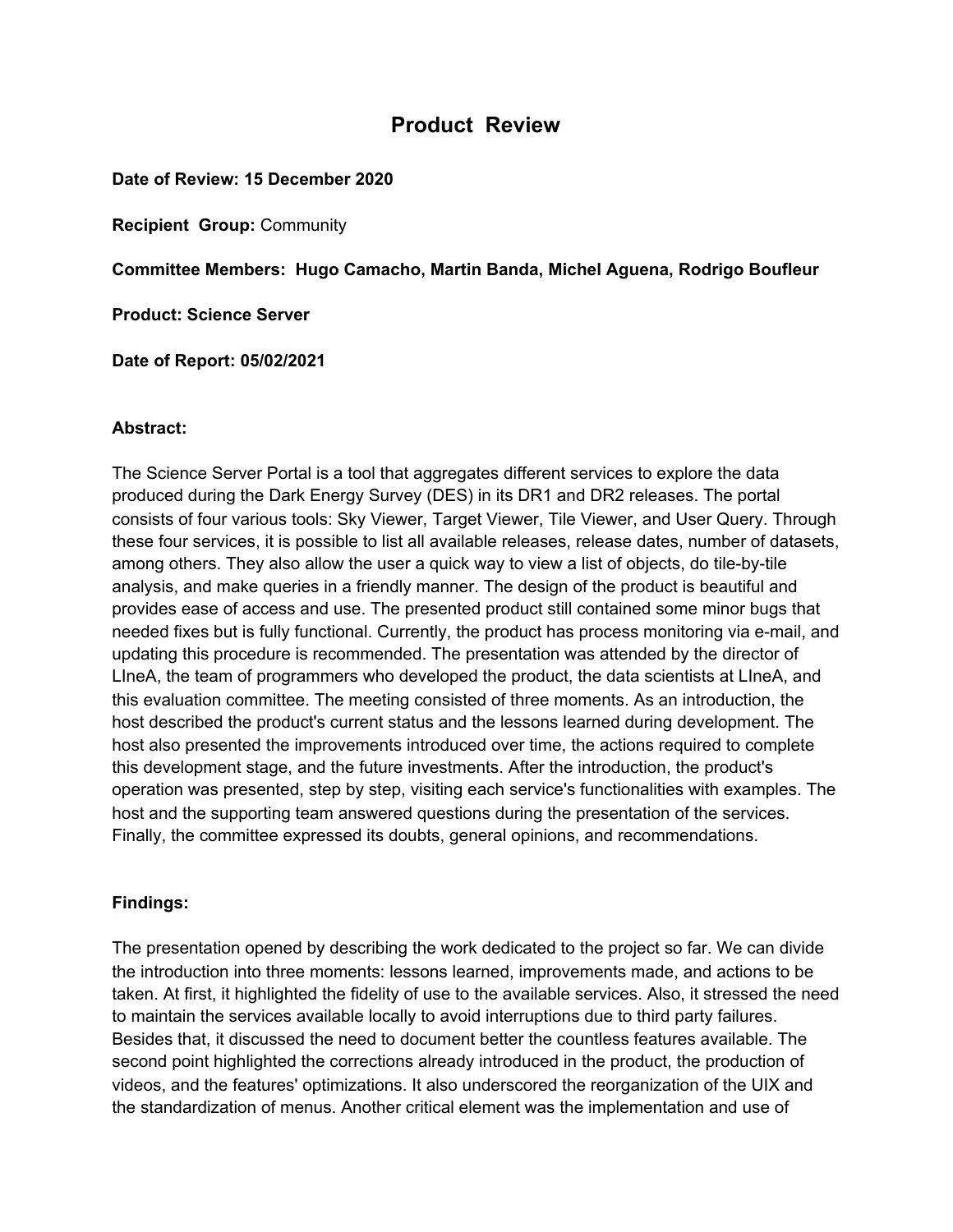containers to optimize the maintenance and the creation of verification APIs. Finally, it introduced the actions to be taken for the product's release and possible future implementations.

After this introduction, the product was presented in detail, showing all its features. Initially, the landing page and all its resources were presented. Subsequently, each service was explored separately. The tools presented were: Sky Viewer, Target Viewer, Tile Viewer, and User Query. During the product presentation, there was an interaction among presenters, programmers, data scientists, and the commission expressing general doubts and questions. In the end, each committee member and others present expressed their findings.

The product consisted of a scientific platform composed of four main tools. It was developed to explore data made available in databases, in this case, the data produced by the DES collaboration. In the following we describe the functionality of each tool.

The Sky Viewer allows the user to view and browse portions of the sky from a list of available databases. It lists the available releases as well as the release date, the number of datasets available in each release, and the total number of tiles that make up the release. The tool displays catalogs and images, allows zoom selection at different levels, and offers searching by position in the sky. It is possible to superimpose images and catalogs from other surveys, with customization of symbols. It is also possible to use grids, tile outlines, HEALPix grid with dynamic *nside*, and systematic maps in different filters and a color bar customization among the visualization options. It is furthermore feasible to produce a comparison of other releases, side by side. It also offers different options for displaying image contrast. Finally, it offers customization for combining different filters and a profile overlay tool to explore each band's pixel value. It is also possible to generate links with the cutouts generated using the tool for sharing

Target Viewer is a tool that allows the user a quick way to view a given list of objects. This list of objects can be inserted manually using coordinates or by uploading a file containing positions. With this tool, it is also possible to produce cutouts from object selections and produce custom cutouts using specific channel compositions.

Tile Viewer is a tool designed for inspecting individual tiles. It makes it possible to perform a search by entering the tile name or using coordinates. The coordinate search will return the tile correlated with the reported position. There is the possibility to download the image and catalog in different bands associated with the tile. As with the other tools, you can make custom contrast adiustments.

Finally, the User Query tool is a way for the user to make queries in a friendly manner. It allows the user to select the release he wants to search and provides examples of running the queries. It also offers the validation and preview features of the query to be executed. During execution, which can occur in the background, it displays the job running as well as other jobs that have already been completed. A prominent feature is the possibility to view queries executed within the Target Viewer tool automatically.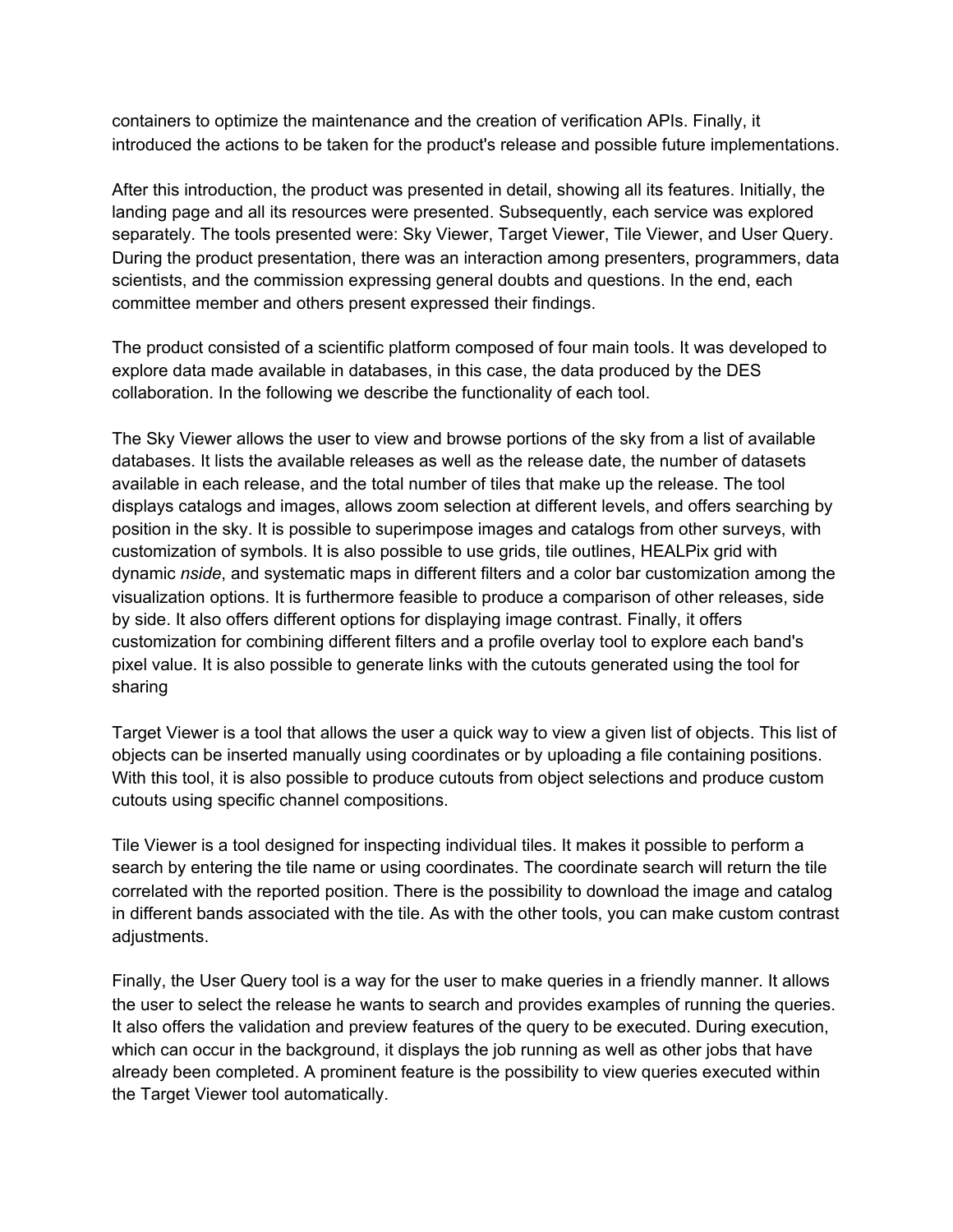## **Comments:**

Visually the product is very pleasant, has a modern appearance, and is easy to use. The functionalities are quite complete and allow the user to use the product for different use cases. The product itself is well finished and has an aesthetic consistency conforming to LIneA standards. On its home page, the product credits all funding agencies that support the project. It is also possible to find on the landing page access to information about LIneA, access to video tutorials, and access to a support/contact page. There are, however, no references on how to cite the product, either through acknowledgments or with a specific reference.

We understand that the product is excellent, meets the exploratory analysis's objectives, and meets operation and data provenance requirements. The tool required a long and complex development process, and, in addition to great operational value, it added great value to the big data science development sector.

## **Recommendations:**

Immediate recommendations:

- Share a guide text along with the video tutorials.
- Provide information for the user to know which tables he/she has added as well as the table sizes.
- Provide better-describing tooltips for more complex actions (such as upload a file into the Target Viewer).
- Provide help links to basic manuals about SQL queries (until there is an official guide).
- Notify the maximum allowed duration for a query.
- Provide citation/acknowledgement standards.

Nice to have recommendations:

- Image cutout based on some defined RA, DEC coordinates by manually selecting a region with the mouse.
- Optional RA and DEC axes on the image.
- Side by side images from DES with other surveys.
- Choose the nside of the visualization (given a coordinate one can quickly find out where the pixel is).
- Given a dataset, find out which pixels (from HEALPix) overlap.

## **Conclusions:**

The committee considers that the product is approved for deployment. The recommendations made are about improving the user experience and have no dependence on the operation or